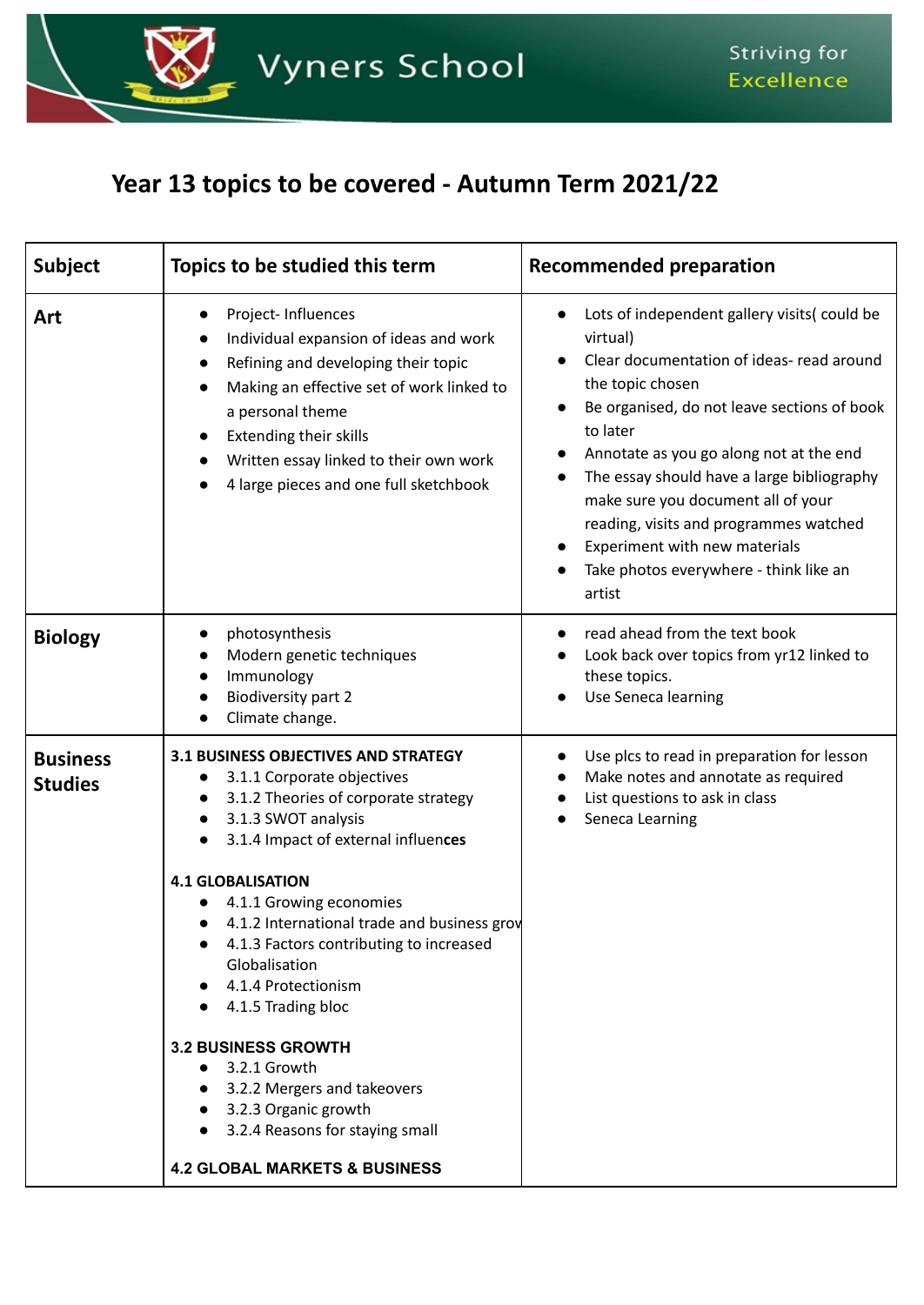|                              | <b>EXPANSION</b><br>4.2.1 Conditions that prompt trade<br>$\bullet$<br>4.2.2 Assessment of a country as a<br>$\bullet$<br>market<br>4.2.3 Assessment of a country as a product<br>location<br>4.2.4 Reasons for global mergers or<br>$\bullet$<br>joint ventures |                                                                                                                                                                                                                                                                                                                                                                                            |
|------------------------------|------------------------------------------------------------------------------------------------------------------------------------------------------------------------------------------------------------------------------------------------------------------|--------------------------------------------------------------------------------------------------------------------------------------------------------------------------------------------------------------------------------------------------------------------------------------------------------------------------------------------------------------------------------------------|
| Chemistry                    | Kinetics 2<br>Acid-Base Equilibria<br>Equilibrium 2<br>Further organic Chem                                                                                                                                                                                      | read ahead from the text book<br>Look back over topics from yr12 linked to<br>these topics.<br>Use Seneca learning<br>Past paper questions - physics and maths<br>tutor                                                                                                                                                                                                                    |
| Computer<br><b>Science</b>   | Ethical, Legal and Moral issues<br>$\bullet$<br>Programming techniques<br>Algorithms<br>$\bullet$<br>Data structures<br>Programming project                                                                                                                      | Read ahead and revision from textbook<br>(OCR AS level and A level Computer<br>Science)<br>Recap of all GCSE topics covered<br>Practice papers from OCR with marking<br>scheme<br>Make notes and annotate as required                                                                                                                                                                      |
| <b>Economics</b>             | <b>Costs and Revenues</b><br>Objectives of firms<br>Market structures<br>National Income and<br>Development<br>Growth<br><b>Phillips Curve</b><br>Inflation<br><b>Finance Markets</b>                                                                            | • Recap over any of these topics<br>that were covered in Year 12 (and<br>Years 10 and 11) if GCSE was<br>taken<br>Read ahead from the A2 textbook<br>on the relevant topics<br>Read ahead from any revision<br>guides e.g. CGP on these topics<br>Read news articles related to<br>these topics<br>Read magazine and journal<br>articles related to these topics                           |
| <b>English</b><br>Literature | Coursework Task Two: 'Translations' and<br>a post-Millennium novel.<br>'The Merchant's Tale' Geoffrey Chaucer<br>'Grapes of Wrath' John Steinbeck                                                                                                                | Use exemplars to improve essay writing.<br>Use Skills PLC (Handbook Google<br>Classroom) to diagnose and work on areas<br>of writing weakness.<br>Use the Support and Extension folders on<br>the Chaucer and American Literature<br>Google Classrooms to develop your<br>understanding of the text.<br>Take time to review lesson content and add<br>to notes in the form of chapter logs |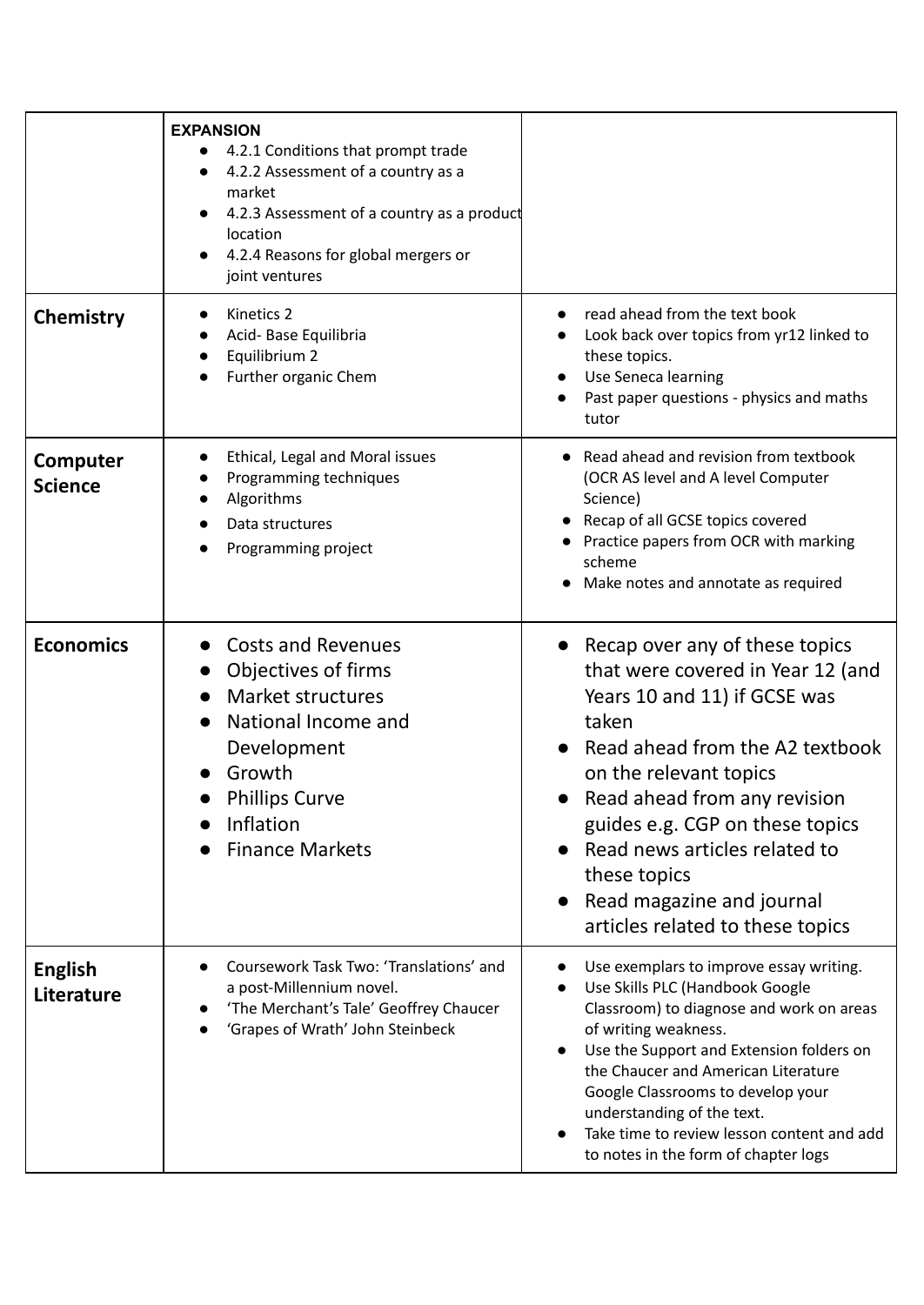|                                                                                 |                                                                                                                                                                                                                                                                                                                                                                                                                                                                                                                                                                                                                                                            | (Steinbeck) or extension thinking<br>(Chaucer).<br>Re-read 'Grapes' identifying and annotating<br>connections with 'The Great Gatsby' and<br>American Literature.                            |
|---------------------------------------------------------------------------------|------------------------------------------------------------------------------------------------------------------------------------------------------------------------------------------------------------------------------------------------------------------------------------------------------------------------------------------------------------------------------------------------------------------------------------------------------------------------------------------------------------------------------------------------------------------------------------------------------------------------------------------------------------|----------------------------------------------------------------------------------------------------------------------------------------------------------------------------------------------|
| <b>Food Science</b><br>and<br><b>Nutrition</b><br>Level 3<br><b>Certificate</b> | <b>Experimenting to Solve Food Production</b><br>Problems<br>Safe food storage<br>Foodborne illnesses<br>Microorganisms                                                                                                                                                                                                                                                                                                                                                                                                                                                                                                                                    | Watch at least one cooking show each<br>week<br>Watch videos to be shared on google<br>classroom and complete corresponding<br>tasks                                                         |
| <b>Further</b><br><b>Maths</b>                                                  | <b>A2 Complex Numbers</b><br>A2 Further Algebra<br><b>A2 Further Calculus</b><br><b>Further Mechanics</b><br><b>Further Statistics</b>                                                                                                                                                                                                                                                                                                                                                                                                                                                                                                                     | Review A2 Mechanics content<br><b>Review A2 Statistics content</b><br>Review previously taught units in calculus<br>and complex numbers                                                      |
| Geography                                                                       | Topic 5: The Water Cycle and<br>$\bullet$<br><b>Water Insecurity</b><br>The global and local<br>hydrological cycle<br>Factors influencing the<br>hydrological system over the<br>short and long term<br>Water insecurity as an issue for<br>the 21st Century<br>Topic 7: Superpowers<br>Defining superpowers and how<br>they have changed over time<br>The impacts of superpowers on<br>the global economy, political<br>systems and the environment<br>How superpowers contest<br>spheres of influence<br>Coursework - continued work<br>on NEA with a deadline of<br>January 2022.<br>Paper 3 - Practice papers sat<br>$\bullet$<br>throughout the term. | Recap on the hydrological cycle<br>and the processes involved<br>Identify threats to water security<br>from reading daily broadsheet<br>newspaper<br>Reading a daily broadsheet<br>newspaper |
| German                                                                          | Multiculturalism:<br>Integration,<br>Rassism                                                                                                                                                                                                                                                                                                                                                                                                                                                                                                                                                                                                               | Read ahead of each chapter                                                                                                                                                                   |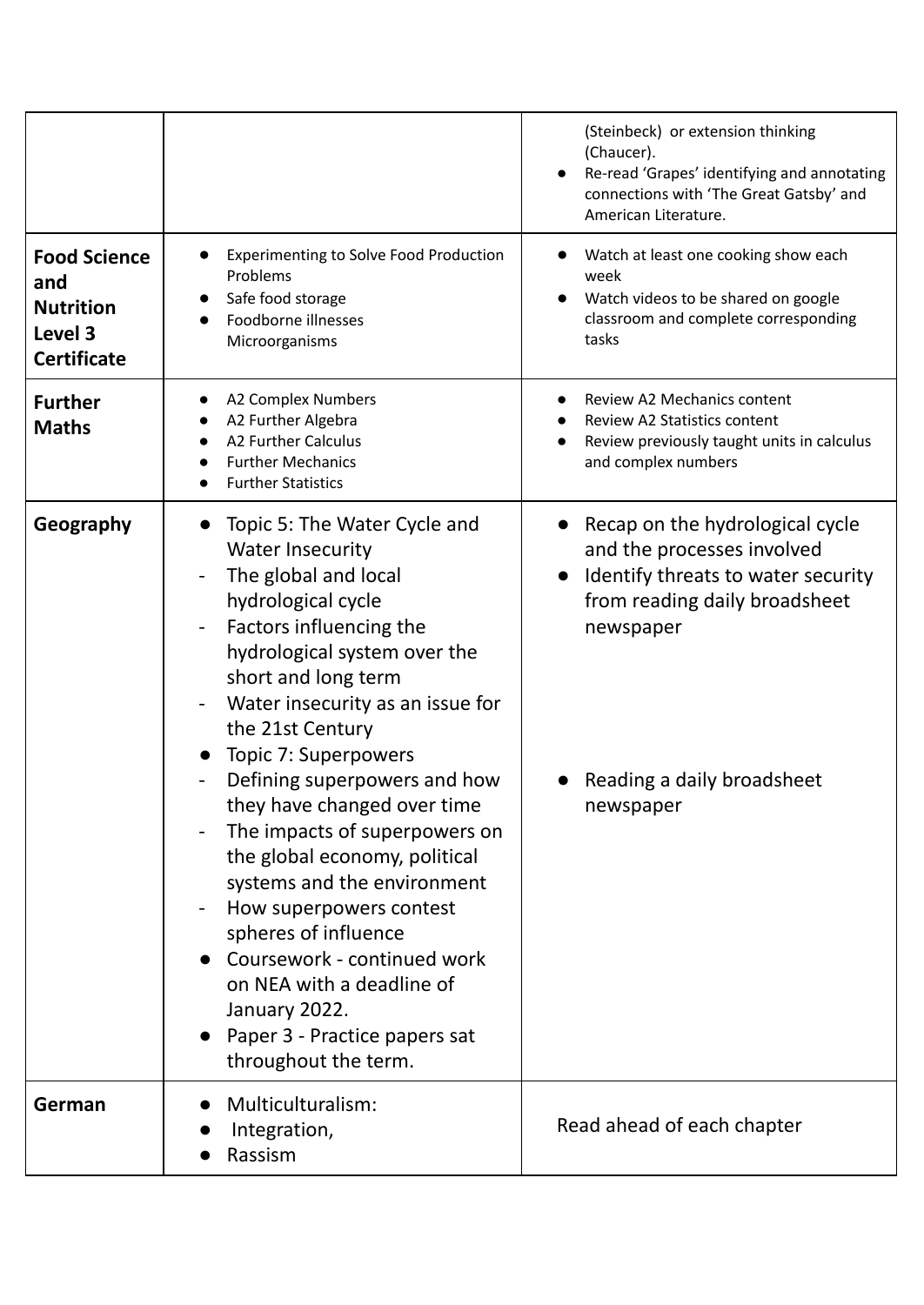|                                 | Reunification<br>$\bullet$<br>Peaceful revolution<br>Literature: The Reader<br>Film: Goodbye Lenin                                                                                                                                                                                                                                                                                                                                                                                                                                                                                                                                                                                                                                                                                                                                                                                                                                                                                                                      | Deutsche Welle - online resources<br>including podcasts and news on<br>current affairs                       |
|---------------------------------|-------------------------------------------------------------------------------------------------------------------------------------------------------------------------------------------------------------------------------------------------------------------------------------------------------------------------------------------------------------------------------------------------------------------------------------------------------------------------------------------------------------------------------------------------------------------------------------------------------------------------------------------------------------------------------------------------------------------------------------------------------------------------------------------------------------------------------------------------------------------------------------------------------------------------------------------------------------------------------------------------------------------------|--------------------------------------------------------------------------------------------------------------|
| <b>Government</b><br>& Politics | Us Government & Politics<br>Elections<br>Congress<br>Supreme Court<br><b>Civil Rights</b>                                                                                                                                                                                                                                                                                                                                                                                                                                                                                                                                                                                                                                                                                                                                                                                                                                                                                                                               | Stay informed on the US election.<br>Watch "Knock down the House" on Netflix.<br>Listen to Americast Podcast |
| <b>History</b>                  | Tudor: Edward & Mary<br>American Dream: Lyndon Johnson<br>Coursework draft                                                                                                                                                                                                                                                                                                                                                                                                                                                                                                                                                                                                                                                                                                                                                                                                                                                                                                                                              | Read books from the reading list<br>Listen to podcasts relevant to topics<br>covered.                        |
| IT                              | Unit 2 - Creating Systems to Manage<br>Information<br>$\rightarrow$ Relational database management<br>systems<br>Manipulating data structures and<br>→<br>data in relational databases<br>Normalisation<br>$\rightarrow$<br>Standard methods and<br>$\rightarrow$<br>techniques to design relational<br>database solutions<br>$\rightarrow$ Creating a relational database<br>structure<br>$\rightarrow$ Evaluating a database<br>development project<br>Unit 6 - Using Social Media in Business<br>A) Explore the impact of social media on<br>the ways in which businesses promote<br>their products and services<br>A1 Social media websites<br>A2 Business uses of social media<br>A3 Risks and issues<br>B) Develop a plan to use social media in a<br>business to meet requirements<br>B1 Social media planning processes<br><b>B2 Business requirements</b><br>B3 Content planning and publishing<br>B4 Developing an online community<br>B5 Developing a social media policy<br>B6 Reviewing and refining plans |                                                                                                              |
| <b>Mathematics</b>              | Unit E: Binomial Theorem<br>Unit F: Trigonometry                                                                                                                                                                                                                                                                                                                                                                                                                                                                                                                                                                                                                                                                                                                                                                                                                                                                                                                                                                        | Review Unit 4 from Year 1 on trigonometry<br>Review Unit 6 from Year 1 on                                    |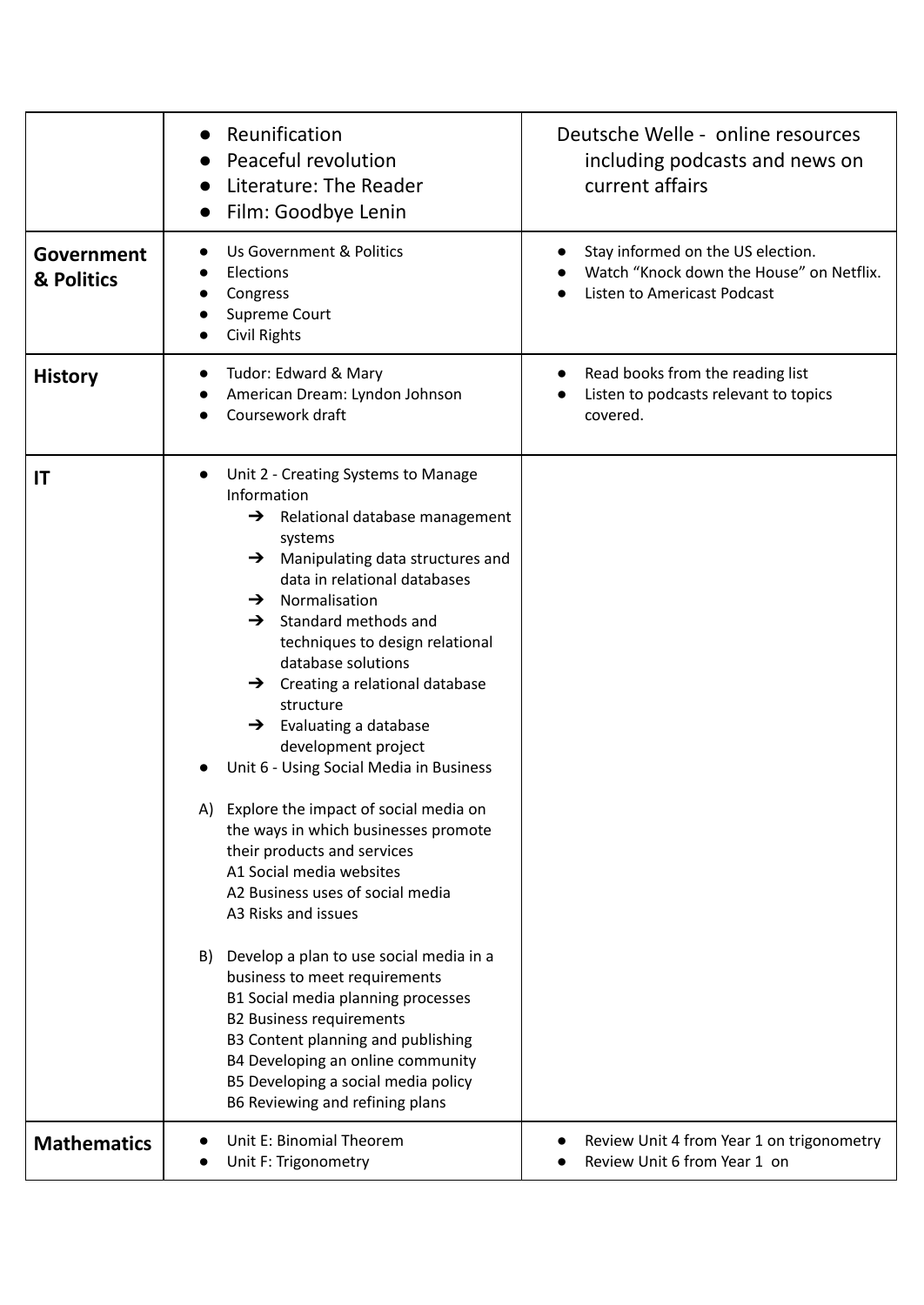|                  | Unit G: Parametric Equations<br>Unit H: Differentiation<br>Unit I: Numerical Methods<br>$\bullet$<br>Unit J: Integration 1<br>$\bullet$<br>Unit K: Integration 2                                                                                                                                                                                              | differentiation<br>Review Unit 7 from Year 1 on integration                                                                                                                                                                                                                                                                                                                                                                                                                                                                                     |
|------------------|---------------------------------------------------------------------------------------------------------------------------------------------------------------------------------------------------------------------------------------------------------------------------------------------------------------------------------------------------------------|-------------------------------------------------------------------------------------------------------------------------------------------------------------------------------------------------------------------------------------------------------------------------------------------------------------------------------------------------------------------------------------------------------------------------------------------------------------------------------------------------------------------------------------------------|
| <b>Media</b>     | NEA - Film Marketing Practical<br>Production<br>Component 1 Section B - Radio (Late<br>Night Woman's Hour)<br>Component 1 Section B - Video Games<br>(Assassin's Creed Series)<br><b>Component 2 Section B - Magazines</b><br>(Mainstream & Alternative - Vogue & The<br>Big Issue)<br>Component 2 Section C - Media in the<br>Online Age (Zoella & Attitude) | Use of textbook<br>Work through home learning activities for<br>wider media consumption<br>Consume magazines/online media set texts<br>independently<br>Ensure all homework deadlines are met<br>$\bullet$<br>Stay up to date with current issues relating<br>to global news affairs                                                                                                                                                                                                                                                            |
| <b>Music</b>     | 20th Century Music:<br>Impressionism<br>Expressionism<br>Neo-classicism<br>Debussy<br>Poulenc<br>Western Classical Tradition - Haydn<br>Jazz                                                                                                                                                                                                                  | Complete any extra harmony work<br>Complete all aspects of online learning<br>Use PLCs to respond to listening tasks<br>Request any extra listening tasks if needed<br>Research around the topic, and familiarise<br>yourself with ALL key definitions<br>Read the spec and use the markschemes to<br>$\bullet$<br>ensure you are completing questions in the<br>correct format.<br>Consume NEW STYLES OF MUSIC EVERY<br>DAY: Listen to Jazz FM, Classic FM, BBC6<br>Music, look for music documentaries on<br>BBC iPlayer, Sky Arts or Youtube |
| <b>OCR Sport</b> | Unit 5 Sports performance analysis<br>Unit 4 Working safely in sport, health<br>and leisure<br>Unit 17 Injuries in sport<br>Unit 13 Fitness<br>Unit 19 Psychology in sport                                                                                                                                                                                    | Use provided revision guides to read<br>ahead and familiarise self with new<br>topics.<br>Complete home learning tasks set and<br>request questions for topics.<br>Exam question practice<br>Exam technique<br>Regular testing                                                                                                                                                                                                                                                                                                                  |
| <b>PE</b>        | Energy systems<br>ATP resynthesis<br>The recovery process<br>Exercise at altitude and heat                                                                                                                                                                                                                                                                    | Use provided revision guides to read<br>ahead and familiarise self with new<br>topics.                                                                                                                                                                                                                                                                                                                                                                                                                                                          |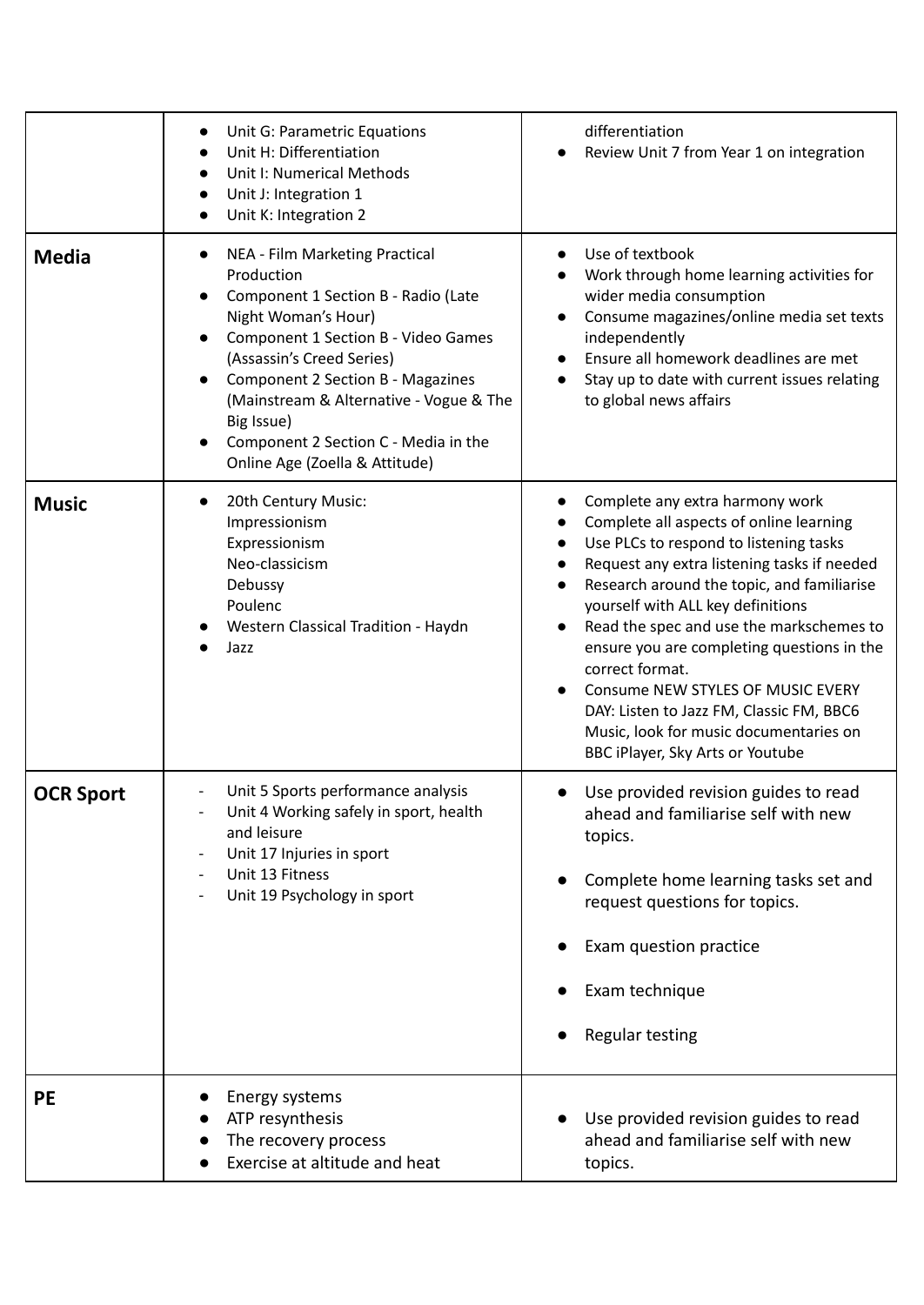|                | <b>Biomechanical principles</b><br>Levers<br>Analysing movement through tech<br>Linear motion<br>Angular motion<br><b>Fluid mechanics</b><br>Projectile Motion<br>Group and team dynamics in sport<br>Goal setting in sports performance<br>Attribution<br>Confidence and self-efficacy<br>$\bullet$<br>Leadership in sport<br>Injuries in sport<br>$\bullet$<br>Stress management to optimise<br>$\bullet$<br>performance<br>Commercialisation in Sport<br>$\bullet$<br>Route to sporting excellence in UK<br>$\bullet$<br>Modern technology in Sport<br>EAPI<br>Practical performance | Complete home learning tasks set and<br>request questions for topics.<br>Use your 100% challenge on upcoming<br>topics to further your knowledge.                                                                                                                                                                                                                                                                                                 |
|----------------|-----------------------------------------------------------------------------------------------------------------------------------------------------------------------------------------------------------------------------------------------------------------------------------------------------------------------------------------------------------------------------------------------------------------------------------------------------------------------------------------------------------------------------------------------------------------------------------------|---------------------------------------------------------------------------------------------------------------------------------------------------------------------------------------------------------------------------------------------------------------------------------------------------------------------------------------------------------------------------------------------------------------------------------------------------|
| Photography    | Project- personal investigation<br>$\bullet$<br>Individual expansion of ideas and work<br>Refining and developing their topic<br>$\bullet$<br>Making an effective set of work linked to<br>a personal theme<br><b>Extending their skills</b><br>Written essay linked to their own work<br>15 shoots completed with 10 finals,<br>experimentation, contact sheets, shoot<br>plans, and step by step guides for<br>editing.                                                                                                                                                               | Lots of independent gallery visits (could be<br>virtual)<br>Clear documentation of ideas- read around<br>the topic chosen<br>Be organised, do not leave sections of<br>powerpoint to late<br>Annotate as you go along not at the end<br>The essay should have a large bibliography<br>make sure you document all of your<br>reading, visits and programmes watched<br>Take photos everywhere - think like an<br>artist/photographer               |
| <b>Physics</b> | Simple Harmonic Motion<br><b>Gravitational Fields</b><br><b>Thermal Physics</b><br>Gases<br><b>Electric Fields</b>                                                                                                                                                                                                                                                                                                                                                                                                                                                                      | Complete all pre-reading (read the next<br>double page before attending the lesson)<br>Complete the relevant questions from your<br>white exam practise books<br>Complete lots of practise questions using<br>physicsandmathstutor.com using the 4 pen<br>method<br>Have a go at the problem solving questions<br>on Isaac Physics<br>Enjoy Physics! USe our 'reading list' to find<br>books to read, podcasts to listen to or<br>shows to watch. |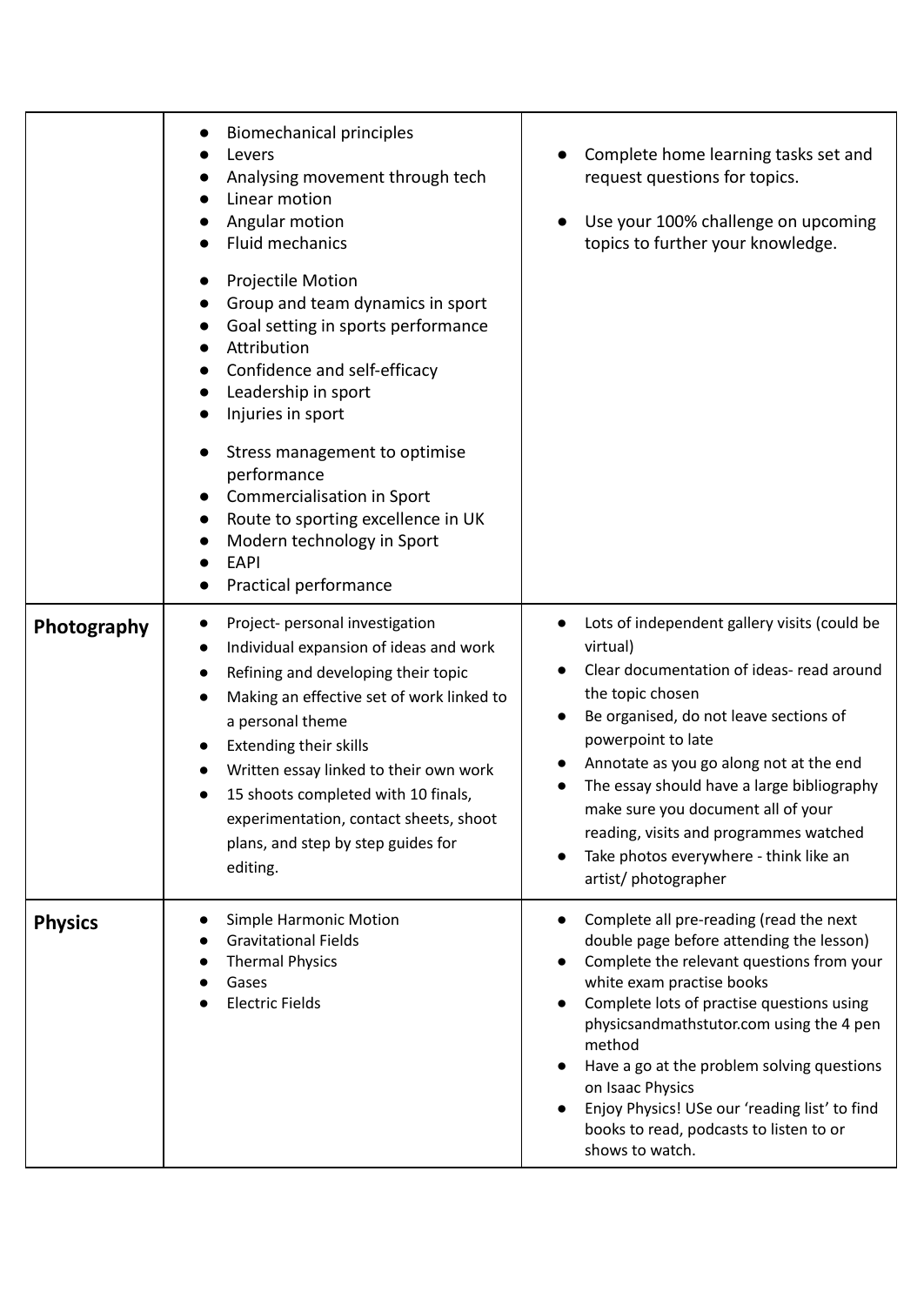|                                 |                                                                                                                                                                                                                                                                                                                                                                                                                                                                                                                                                                                                                                                                                                                                                                                                                                                                                                             | https://docs.google.com/document/d/1 Xi<br>AvBvf1RRLXaZ2dV3HAtitnW5noqzx-AM -H<br>K-Xkk/edit                                                                                                                                                                                                                                                                                                                                                                                                                                                                                                                                                                                                                                                                                                                                                                                                                                                                                                                                                                                                                |
|---------------------------------|-------------------------------------------------------------------------------------------------------------------------------------------------------------------------------------------------------------------------------------------------------------------------------------------------------------------------------------------------------------------------------------------------------------------------------------------------------------------------------------------------------------------------------------------------------------------------------------------------------------------------------------------------------------------------------------------------------------------------------------------------------------------------------------------------------------------------------------------------------------------------------------------------------------|-------------------------------------------------------------------------------------------------------------------------------------------------------------------------------------------------------------------------------------------------------------------------------------------------------------------------------------------------------------------------------------------------------------------------------------------------------------------------------------------------------------------------------------------------------------------------------------------------------------------------------------------------------------------------------------------------------------------------------------------------------------------------------------------------------------------------------------------------------------------------------------------------------------------------------------------------------------------------------------------------------------------------------------------------------------------------------------------------------------|
| <b>Product</b><br><b>Design</b> | 3.2.10: National and international standards<br>in product design<br>Agencies - BSI/ ISO<br>$\bullet$<br>Legislation - ROHS/WEEE<br>Eco labelling - mobius loop<br>EC energy label<br><b>FSC</b><br>3.1.2: Performance characteristics of<br>materials<br>Papers and boards<br>Watercolor paper<br>Woods:<br>planed all-round (PAR)<br>steam bending<br>machining qualities<br>moisture resistance<br>Toxicity.<br>3.1.2: Performance characteristics of<br>materials<br>Metals:<br>structural - H and I beam<br>thermal conductivity<br>electrical conductivity<br>melting points<br>cast iron<br>gold<br>titanium<br>brass<br>duralumin<br>pewter.<br>Composites<br>Polymers<br>$\bullet$<br><b>Melting points</b><br>Elastomers<br><b>Biodegradable Polymers</b><br><b>Metals</b><br>Composites<br>Smart and modern materials<br>Forming, redistribution and addition<br>processes<br>Polymer processes: | AO2 Section C - Development of design proposal(s)<br>$(25$ marks)<br>Generate design proposals that take full account of<br>the design brief and specification.<br>Design proposals should reflect on first concepts<br>and may use a variety of media in the development<br>of a prototype that can be manufactured by the<br>student. Constant reference to the design brief and<br>design specification should be evident. Modelling is<br>a key element of this assessment criterion.<br>Produce a comprehensive and fully detailed<br>manufacturing specification.<br>Ensure deadlines are met<br>Take time in free periods to revise and<br>reflect on topics taught and learnt<br>Use textbook to read ahead on topics<br>Stay up to date on current issues in DT<br>Complete home learning tasks set<br>Complete past paper style questions to get<br>a feel for the terminology and responses<br>required.<br>Do a range of questions from 1 mark to 12<br>mark questions<br>Read the examiners commentaries<br>Follow the PLC and Trackers to help with<br>$\bullet$<br>your independent studies. |